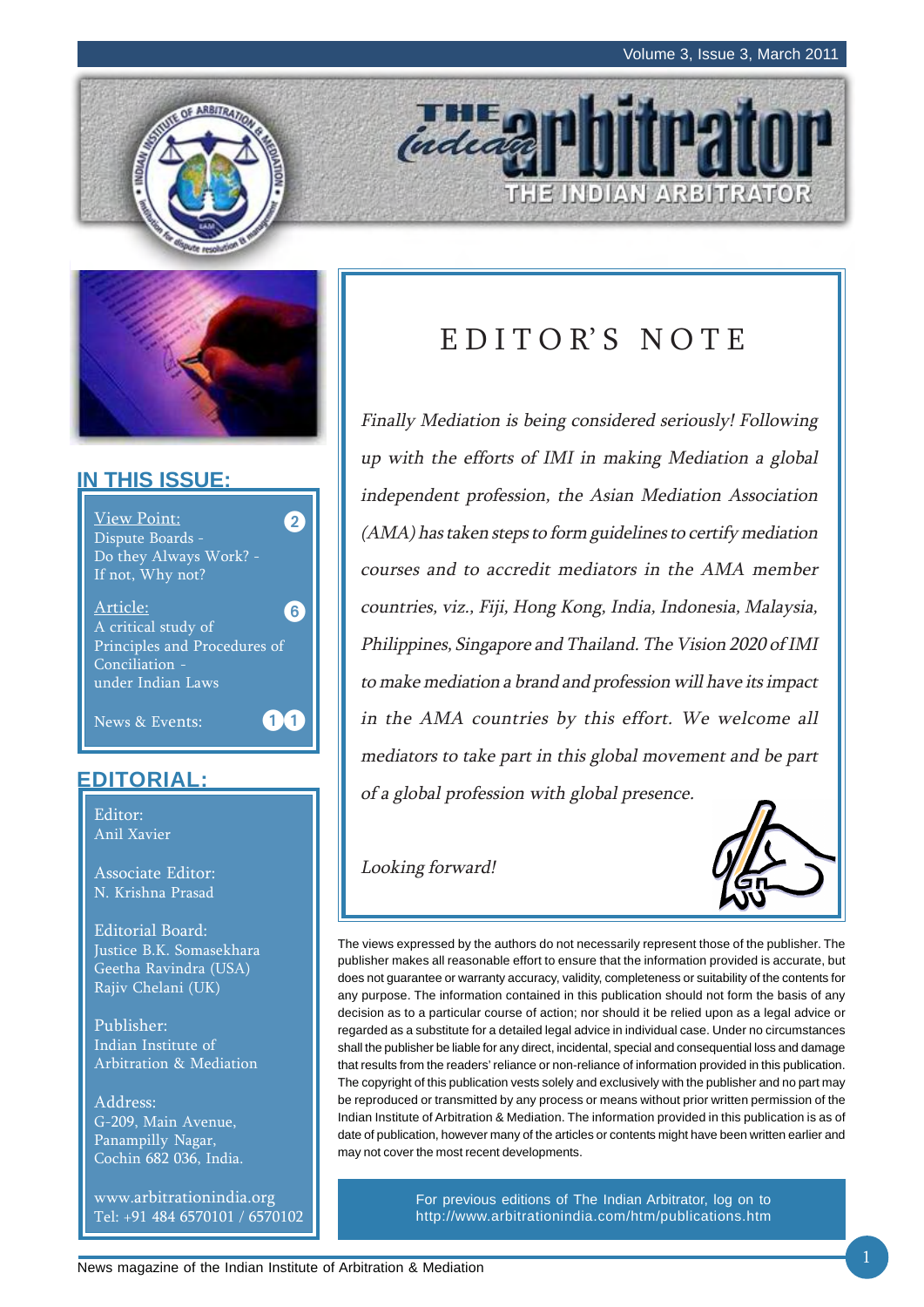

# Dispute Boards -: PEER DALLAND Do they Always Work? - If not, Why not?

It is generally accepted by most providers of international contracts that the Dispute Board should be seen to be totally independent and impartial and that Dispute Board members should ideally be of different nationalities from the Parties to the Contract. In reality this can be difficult to achieve. The Dispute Board concept will only succeed where the process is allowed to be transparent and when the Parties to the Contract are familiar with the principles of Dispute Avoidance. The author looks at options on how to improve the establishment and operation of Dispute Boards on international projects.

Since the adoption of the MDB Harmonised Conditions of Contract by the Multilateral Banks in 2006, Dispute Boards have become mandatory on all international contracts funded by one of the Multilateral Banks. Whilst it may be argued that Dispute Boards were mandatory before 2006 under the FIDIC 1999 series of contracts, this did not always eventuate, and it was not common practice, particularly in Developing Countries, to establish the Dispute Boards at the start of the Contract.

Many of the original problems relating to the early establishment of Dispute Boards and selection of Dispute Board Members have been addressed in the FIDIC MDB Harmonised Conditions of Contract, but the process can still be frustrated by recalcitrant Parties to a Contract.

On many projects the Dispute Board will be established long after disputes have arisen. In some cases it may take 6-12 months before a Dispute Board composition is agreed between the parties. I am aware of Contracts using MDB Harmonised Conditions that are 12 months into the Contract period and have not yet appointed the Dispute Boards.

There are many contentious issues to be overcome before the members of a Dispute Board can be agreed. High on the list are the self interests of the Parties to the Contract. The Employer generally wants the Dispute Board members to be of its own nationality, whilst the Contractor, which, on projects funded by any of the Multilateral Development Banks frequently is of a different nationality, would prefer to see its own nationality represented on the Board.

The Employer is often not enthusiastic about using independent international adjudicators as envisaged by the FIDIC contract conditions, because of what it sees as exorbitant costs. Retainer fees, traveling cost, accommodation and time spent in the Country for international adjudicators with going rates of around USD 2,500-3,000 per day are often perceived to be unnecessary expenses, particularly when a local arbitrator / lawyer may only charge USD 200-300 per day. The rationale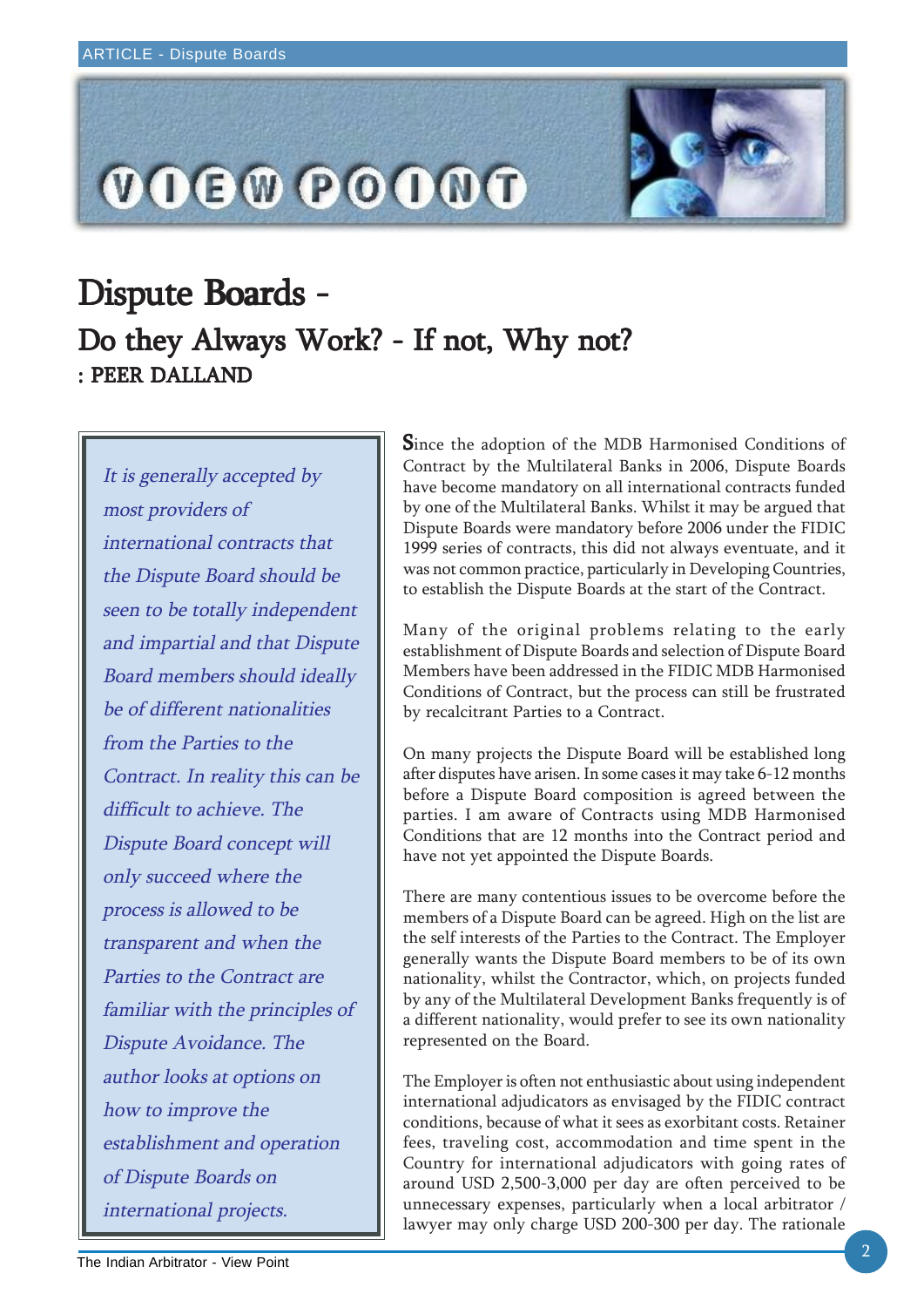

by the Employer in these circumstances is that money saved on the Dispute Board will be available to cover other project costs.

The Contractor does not benefit from such perceived savings, but will frequently argue that a Board member with the same cultural background as itself will better understand its position in a dispute situation. There are perceived, as well as real advantages, in each Party having Board members of the same nationalities as its own. Apart from the ease of communicating with DB members of its own nationality, it may also be of significant advantage when dealing with cultural and financial issues. All of these issues and attitudes can cause significant problems and conflict during the selection process of DB members.

It is generally accepted by most providers of international contracts that the Dispute Board should be seen to be totally independent and impartial and that Dispute Board members should ideally be of different nationalities from the Parties to the Contract. In reality this can be difficult to achieve, particularly on projects in large developing countries where the Employers and local ADR practitioners firmly believe that they have the necessary expertise from within their own country to make up the Dispute Boards. Within these countries the local professionals often argue that the cost of individual board members should not exceed certain daily rates which are based on going rates for professionals in that country, and which may be only 10-15% of the rates for international adjudicators from a developed western country. Such arguments are attractive to the Employers and are mostly not resisted by the funding agencies.

The appointment of Dispute Board members of the same nationality as the Employer without doubt provides significant advantages to the Employer, particularly if the Contractor is an International Contractor from a different country and the Contract is funded by an international funding agency. The advantage is further magnified if the Contract also provides that the seat of arbitration shall be in the Country of the Project and that the arbitrators shall be appointed by that country's national arbitration body.

In such situations the Contractor will rarely have its claims treated in an impartial and fair manner at any level of the proceedings and the Dispute Board decisions can be flawed resulting in Notices of Dissatisfaction, often from both Parties. Eventually the disputes are taken to arbitration.

The avoidance of such scenarios is the very reason that the Dispute Board concept was developed and why it is now an important inclusion in the Conditions of Contract on all international construction projects.

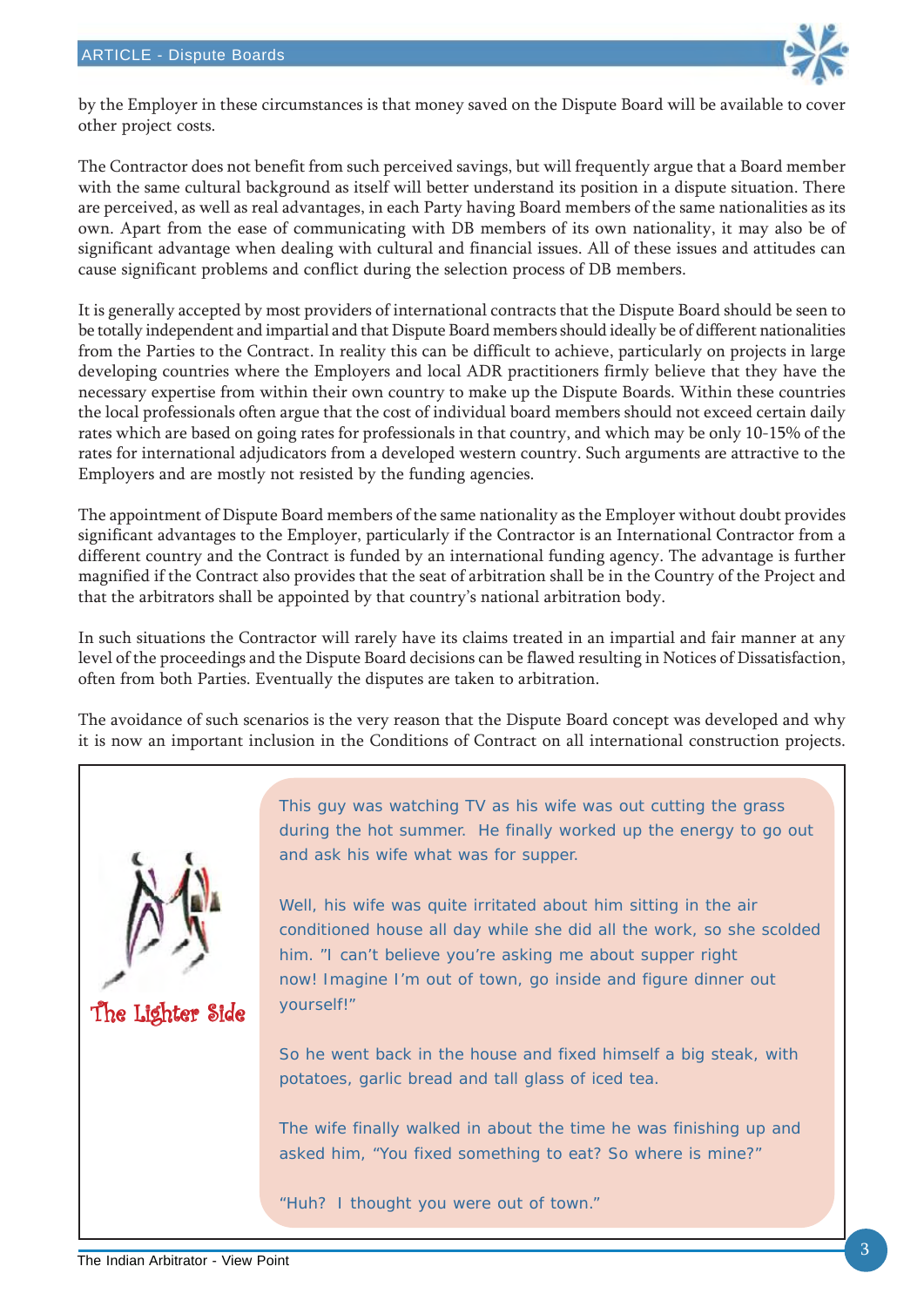

However, the Dispute Board concept will only succeed where the process is allowed to be transparent and when the Parties to the Contract are familiar with the principles of Dispute Avoidance.

It is rarely the Employer which delays the establishment of a Dispute Board. I know of several instances where the Employer has secured the signature of the Dispute Board members on the Tripartite Agreements, but the Contractor has delayed signing the agreement for long periods after the Contract has been signed. This has been so even though the Dispute Board members appear to have been agreed to prior to the signing of the Contract. Once the Main Contract has been signed there is no clear path for the Employer to secure the Contractor's signature on the Tripartite Agreements and I am aware of several projects using MDB Harmonised Contract Conditions which have been running for twelve months or more without the DB Agreements having been signed by the Contractors involved.

There are compelling arguments for ensuring that the Dispute Board Agreements are signed by all Parties before the Main Contract is signed by the Employer.

The Dispute Board composition should be agreed with the Contractor during the Bid negotiations and there are other ways to ensure that the signing of the Dispute Board Agreements is not delayed. One option is that the Contract provides that the Commencement Date shall be the date when the Employer signs the Tripartite Agreements after the mutually agreed DB members have signed.

If it is also contractually provided that the Site Access will not be available until the date when the Dispute Board Tripartite agreement has been signed by the Contractor, any delay by the Contractor in signing the tripartite agreement may then cause a delay to the project for which an EOT would not be available to the Contractor.

There are many lessons to be learned from Projects where a Dispute Board is not performing its functions, and there would be significant advantages in establishing, a body to gather information on the performance and success of Dispute Boards on International Contracts and to analyse such data with a view to improve the process. The MDBs are the only institutions that can influence the contractual provisions of international projects and the only bodies which are in a position to request or carry out audits on project performance.

I am aware of several Audits being conducted of international projects which have not performed and where the final quality of the Works is not satisfactory. The audits I am referring to are to be carried out by consulting organisations, but I think it would be more prudent for the MDB to carry out such audits themselves using its own staff and/or staff consultants as required, or alternatively, to use an independent body which are not involved in performing any design and/or supervision functions on international projects.



We would like to have your contributions. Articles should be in English. Please take care that quotations, references and footnotes are accurate and complete. Submissions may be made to the Journals Division, Indian Institute of Arbitration & Mediation, G-209, Main Avenue, Panampilly Nagar, Cochin - 682 036 or editor@arbitrationindia.com.

Publication of the Article will be the discretion of IIAM and submissions made indicates that the author consents, in the event of publication, to automatically transfer this one time use to publish the copyrighted material to the publisher of the IIAM Journal.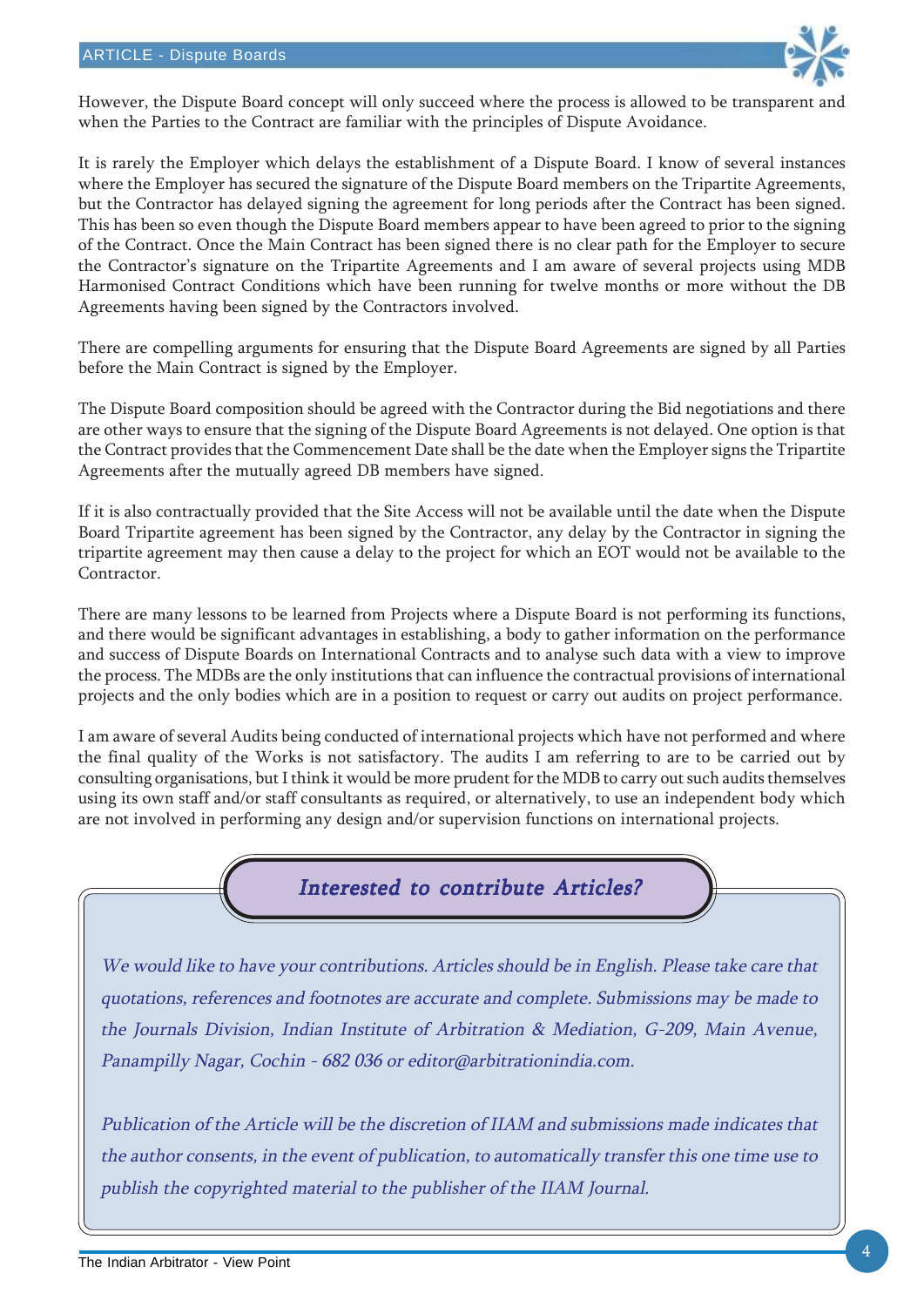

Organisations like the DBF have the expertise within its membership to carry out these functions on behalf of the MDBs.

I have outlined problems that I have observed and experienced in recent years on projects using a wide range of FIDIC contracts such as FIDIC 4, 1999 Red Book and MDB Harmonised Conditions of Contract. Other FIDIC Conditions of Contracts such as Yellow Book in particular, should, in my opinion, also be amended to provide for a permanent DB established at the start of the project. Many contracts under the Yellow Book are of substantial value and complexity and to use ad-hoc Dispute Boards on such contracts is in my opinion not appropriate. The end result when the Dispute Boards are not in place or are ineffective in their operation, is that disputes are less likely to be resolved at "grass root" level and the disputes are more likely to proceed to formal hearings and/or to arbitration. I am aware of at least one major project where this is happening.

But do we always know when this happens?

In summary I suggest that the following provisions be considered by the MDBs for inclusion in Contracts on future international construction projects:

- 1. Dispute Boards comprise independent, pre-qualified members of nationalities different to that of the Contract Parties.
- 2. The cost of the routine site visit, retainer fees and travelling, to be funded by the MDB separately to the Project funding i.e. in similar manner to the funding for Supervision and/or Management Consultants.
- 3. Cost of disputes and hearings to be shared by the Parties.
- 4. Arbitrators to be appointed by a recognised International Arbitration Centre and the seat of arbitration to be outside the Country of the Project.
- 5. MDBs to separately fund mandatory and project specific professionally run training seminars and workshops covering all aspects of the relevant FIDIC Contracts to be attended by the Employer Organisation, Contractor and Supervision Consultant. This training ought also to include the MDB's project staff and should take place before or at the commencement of the project. Involvement of the Dispute Board Members in the training may be a worthwhile consideration.
- 6. Establish audit and monitoring procedures to allow evaluation of the performance of projects with regards to formal referrals of contractual disputes to the DBs and any subsequent Arbitration procedures.

Some of the above proposals have been submitted to one MDB in project specific, confidential reports, but so far, to my knowledge, no action has been taken.

I hope this article may generate some discussion on how to improve the establishment and operation of Dispute Boards on international projects, and I would welcome comments and discussion on the subject.

(Author: Peer Dalland is a member of the FIDIC President's List of Approved Adjudicators, a Fellow of the DBF and is a Construction Management Specialist with Dalland Associates Pty Ltd Australia. This article was originally published in Issue 64 of the Dispute Board Federation, Geneva – Singapore.)

> Every doctor will someday need a doctor Every preacher will someday need a preacher Every teacher will someday need a teacher Every mortician will someday need a mortician

No matter how much we know and have, we all will need someone and something greater than us.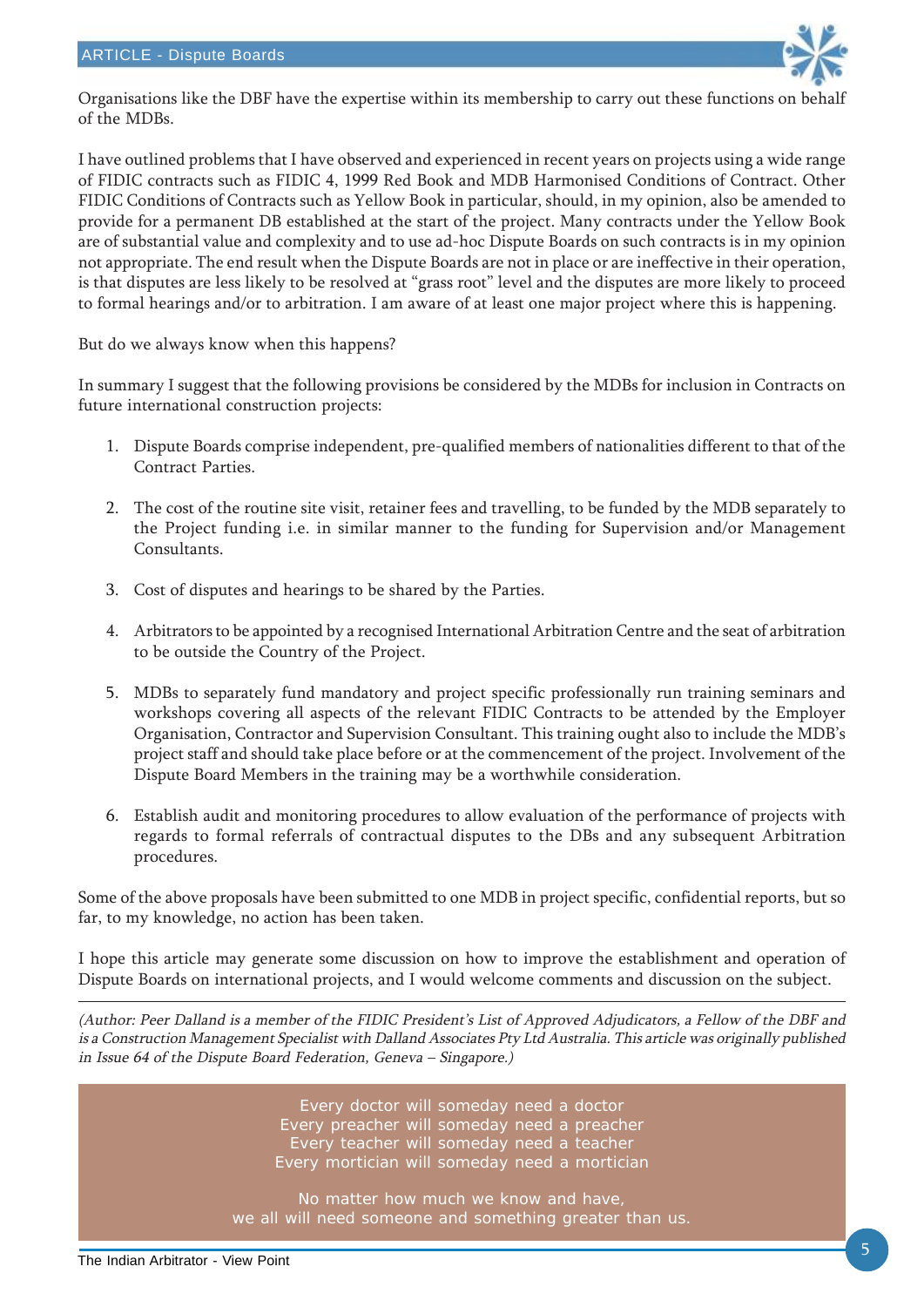

# A critical study of Principles and Procedures of Conciliation - under Indian Laws

: SUJAY DIXIT

The simplest meaning of conciliation is the settlement of the disputes outside the court. It is a better procedure to settle disputes, as in this process it is the parties who control the outcome and the role of the conciliator is to bring parties together and to make an atmosphere conducive for settlement. The process of Conciliation as an Alternative Dispute Resolution mechanism is advantageous to the parties in the sense that it is cost effective and expeditious, it is simple, fast and convenient than the lengthy litigation procedure and it eliminates any scope of bias and corruption. The author explains the process and procedure of conciliation.

### Introduction: Introduction:

Conciliation is one of the non binding procedures where an impartial third party, known as the conciliator, assists the parties to a dispute in reaching a mutually agreed settlement of the dispute. As per the Halsbury Laws of England, conciliation is a process of persuading parties to each an agreement. Because of its non judicial character, conciliation is considered to be fundamentally different from that of litigation. Generally Judges and Arbitrators decide the case in the form of a judgment or an award which is binding on the parties, while in the procedure of the conciliation, the conciliator who is often a government official gives its report in the form of recommendations which is made public.<sup>1</sup>

#### Definition and Meaning of Conciliation:

The simplest meaning of conciliation is the settlement of the disputes outside the court. It is a process by which the discussion between the parties are kept going through the participation of a conciliator.

#### History and Evolution:

The history and evolution of ADR is visible from  $12<sup>th</sup>$  century in China, England and America. In the Indian perspective it has been seen that the practice of amicable resolution of the disputes can be caught from the historic times, when in the villages disputes were resolved between members of a particular relations or occupations or between members of the same family was in practice. In some villages still the panchayat decides approximately all the disputes between the people as in earlier times the disputes were resolved by the elders.<sup>2</sup> The

#### (Footnote)

<sup>&</sup>lt;sup>1</sup> Hailshree Saksena and Sidhartha Mohapatra, "Understanding Conciliation", Lawz, Vol 2009 P 25.

<sup>2</sup> Abhishek Kumar, "Historical Background". Lawz, Vol 12,2010 P 16.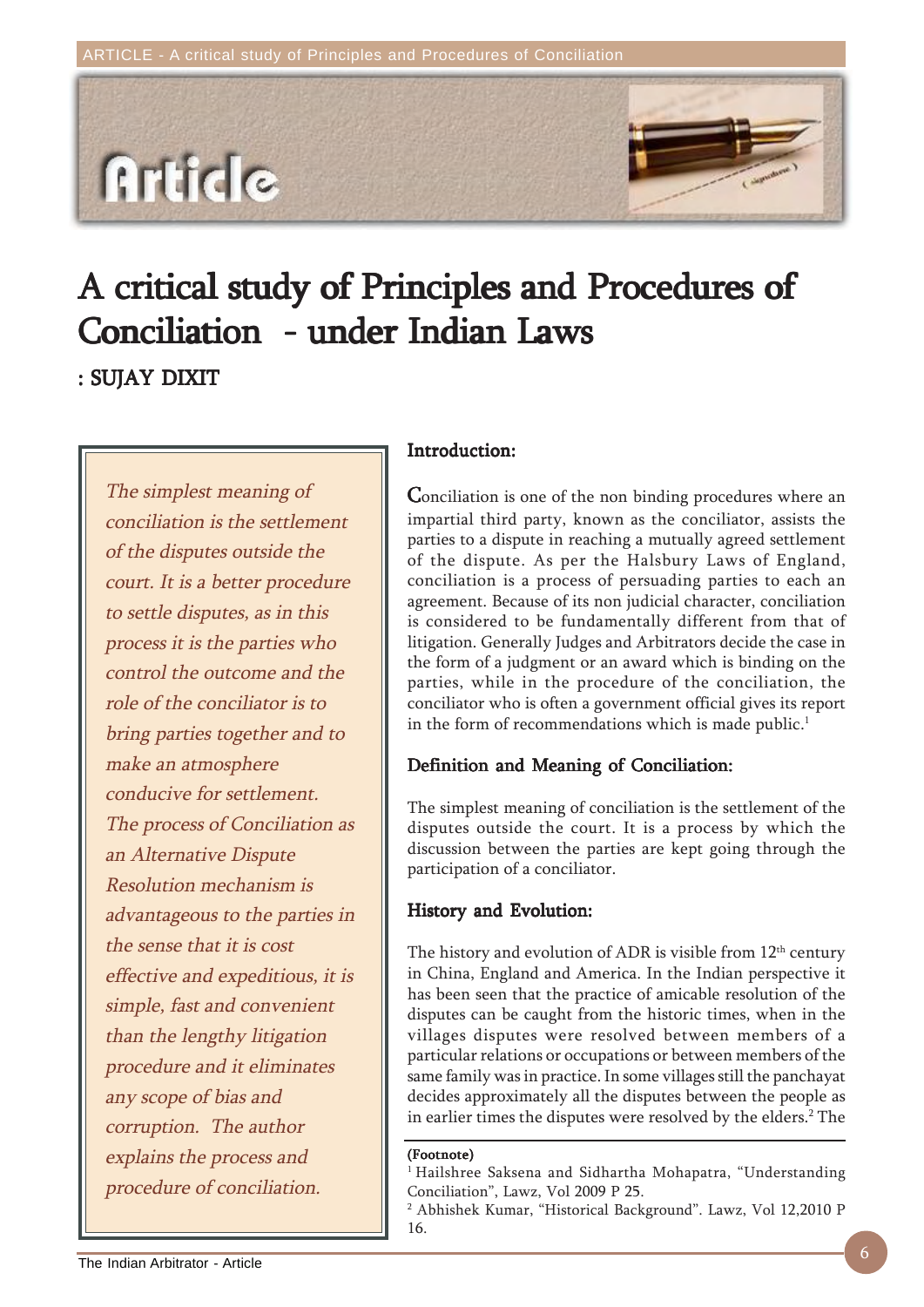

concept of Conciliation was introduced in the statute of Industrial Disputes Act, 1947. The Conciliation is generally conducted by an officer appointed by Government under Industrial Disputes Act. The Act provides provisions for the parties to settle disputes through Negotiation, Mediation and Conciliation. Alternative Dispute Resolution plays a major role in the area of family dispute settlement. Section 5 of the Family Court Act, 1984 provides provisions for the association of social welfare organizations to hold Family Courts under control of government. Section 6 of the Act provide for appointment of permanent counselors to enforce settlement decisions in the family matters. Further Section 9 of the Act imposes an obligation on the court to make effort for the settlement before taking evidence in the case. In addition to all provisions referred above, Indian Contract Act, 1872 most importantly gives a mention about Arbitration Agreement as an exception to Section 28 that renders an agreement void if it restrains a legal proceeding.

### Application and Scope:

Section 61 of the Arbitration and Conciliation Act, 1996 explains the application and Scope of Conciliation. Section 61 points out that the process of conciliation extends, in the first place, to disputes, whether contractual or not. But the disputes must arise out of the legal relationship. It means that the dispute must be such as to give one party the right to sue and to the other party the liability to be sued. The process of conciliation extends, in the second place, to all proceedings relating to it. But Part III of the Act does not apply to such disputes as cannot be submitted to conciliation by the virtue of any law for the time being in force.

#### Number and Qualification of Conciliators:

Section 63 fixes the number of conciliators. It states that normally there shall be one conciliator, but the parties may by their agreement provide for two or three conciliators. Where the number of conciliator is more than one, they should as general rule act jointly.

#### Appointment of Conciliators:

Section 64 deals with the appointment of the conciliators. When the invitation to the conciliation is accepted by the other party, the parties have to agree on the composition of the conciliation tribunal. In the absence of any agreement to the contrary, there shall be only one conciliator. The conciliation proceeding may be conducted by a sole conciliator to be appointed with the consent of both the parties, failing to which the same may be conducted by two conciliators (maximum limit is three), then each party appoints own conciliator and the third conciliator is appointed unanimously by both the parties. The third conciliator so appointed shall be the presiding conciliator. The parties to the arbitration agreement instead of appointing the conciliator themselves may enlist the assistance of an institution or person of their choice for appointment of conciliators. But the institution or the person should keep in view during appointment that, the conciliator is independent and impartial.3

#### (Footnote)

3 Hailshree Saksena and Sidhartha Mohapatra, "Understanding Conciliation". Lawz, Vol 2009 P 26.



### **Are you interested to promote Mediation Clinics?**

Indian Institute of Arbitration & Mediation welcomes you to take part in an exiting attempt of social transition to make our world a safe, sustainable, peaceful and prosperous place to live. Make an important contribution by adopting or supporting Community Mediation Clinics in India.

**For details visit www.communitymediation.in**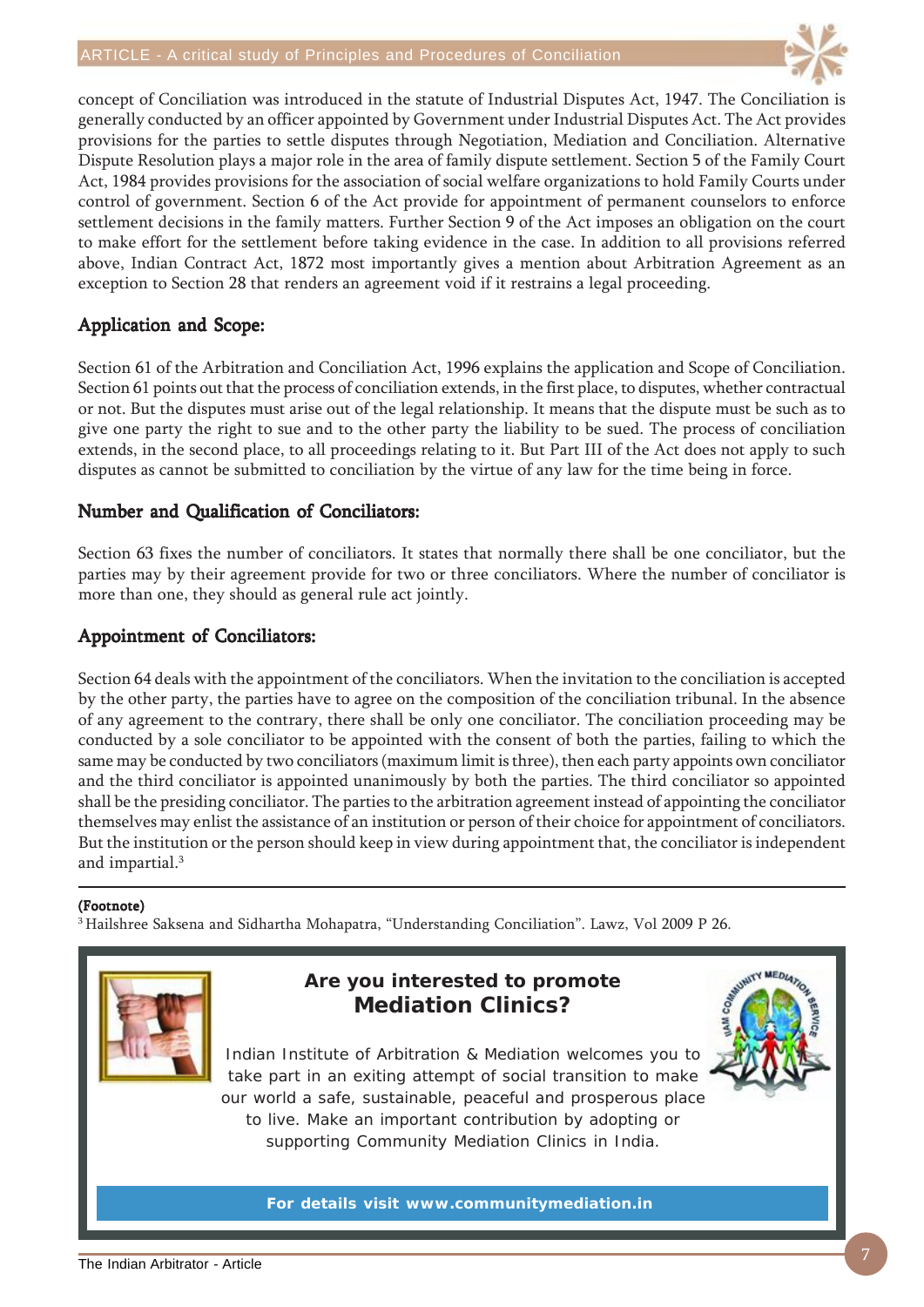#### Principles of Procedure:



#### $\emptyset$  Independence and Impartiality [Section 67(1)]

The conciliator should be independent and impartial. He should assist the parties in an independent and impartial manner while he is attempting to reach an amicable settlement of their dispute.

#### $\varnothing$  Fairness and Justice [Section 67(2)]

The conciliator should be guided by the principles of fairness and justice. He should take into consideration, among other things, the rights and obligations of the parties, the usages of the trade concerned and the circumstances surrounding the dispute, including any previous business practices between the parties.

#### Ø Confidentiality Confidentiality [Section 70]

The conciliator and the parties are duly bound to keep confidential all matters relating to conciliation proceedings. Similarly when a party gives an information to the conciliator on the condition that it be kept confidential, the conciliator should not disclose that information to the other party $^4\!$ .

#### $\emptyset$  Disclosure of the Information [Section 70]

When the conciliator receives an information about any fact relating to the dispute from a party, he should disclose the substance of that information to the other party. The purpose of this provision is to enable the other party to present an explanation which he might consider appropriate.

#### $\emptyset$  Co-operation of the Parties with Conciliator [S. 71]

The parties should in good faith cooperate with the conciliator. They should submit the written materials, provide evidence and attend meetings when the conciliator requests them for this purpose.

#### Procedure of Conciliation:

#### $\emptyset$  Commencement of the Conciliation Proceedings [Section 62]

The conciliation proceeding are initiated by one party sending a written invitation to the other party to conciliate. The invitation should identify the subject of the dispute. Conciliation proceedings are commenced when the other party accepts the invitation to conciliate in writing. If the other party rejects the invitation, there will be no conciliation proceedings. If the party inviting conciliation does not receive a reply within thirty days of the date he sends the invitation or within such period of time as is specified in the invitation, he may elect to treat this as rejection of the invitation to conciliate. If he so elects he should inform the other party in writing accordingly.

#### Ø Submission of Statement to Submission of to Conciliator Conciliator [Section 65]

The conciliator may request each party to submit to him a brief written statement. The statement should describe the general nature of the dispute and the points at issue. Each party should send a copy of such statement to the other party. The conciliator may require each party to submit to him a further written statement of his position and the facts and grounds in its support. It may be supplemented by appropriate documents and evidence. The party should send the copy of such statements, documents and evidence to the other party. At any stage of the conciliation proceedings, the conciliator may request a party to submit to him any additional information which he may deem appropriate.

#### (Footnote)

4 Section 70 Proviso.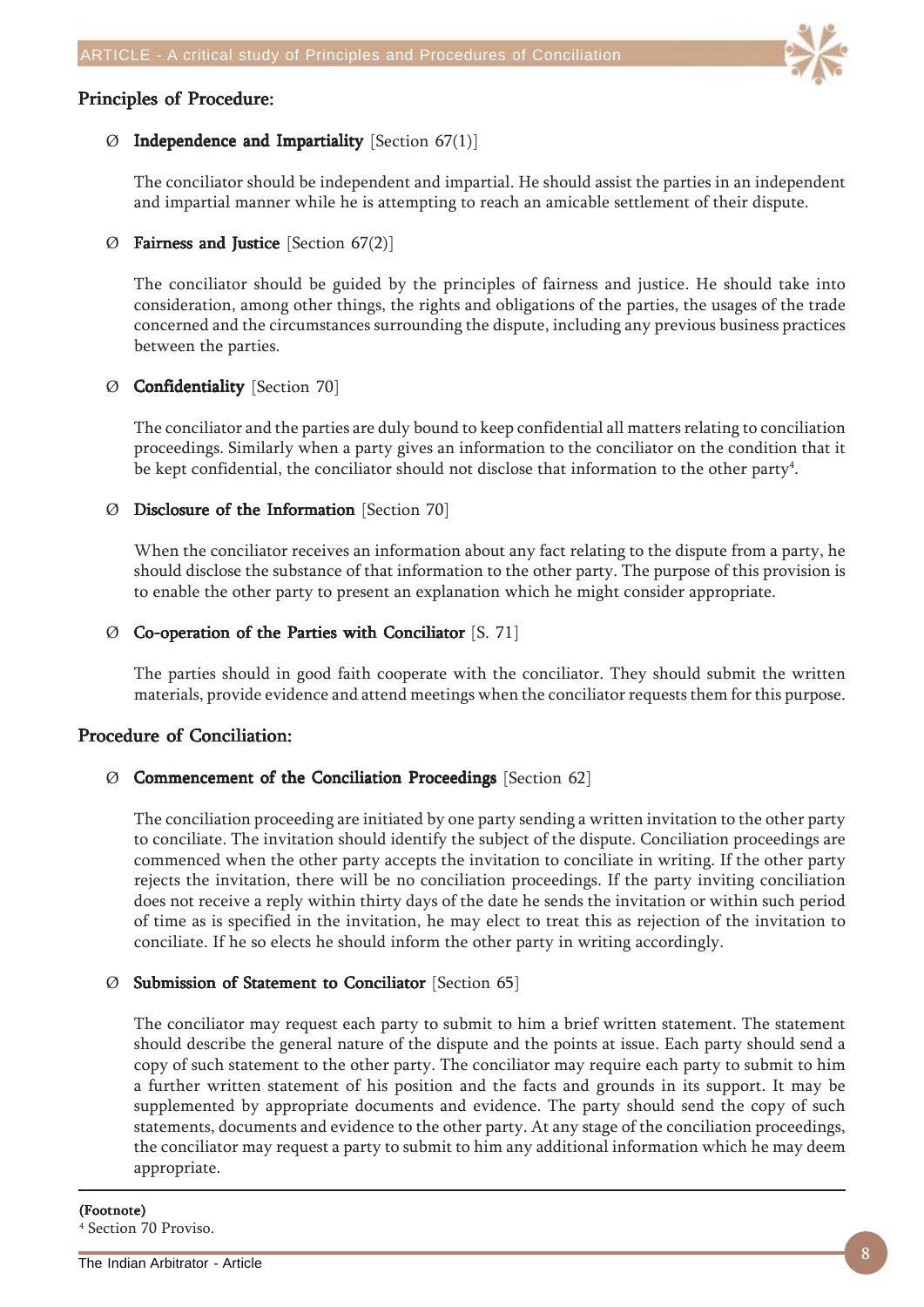

#### $\emptyset$  Conduct of Conciliation Proceedings [Section 69(1),67(3)]

The conciliator may invite the parties to meet him. He may communicate with the parties orally or in writing. He may meet or communicate with the parties together or separately. In the conduct of the conciliation proceedings, the conciliator has some freedom. He may conduct them in such manner as he may consider appropriate. But he should take in account the circumstances of the case, the express wishes of the parties, a party's request to be heard orally and the need of speedy settlement of the dispute.

#### Ø Administrative Assistance [S. 68]

Section 68 facilitates administrative assistance for the conduct of conciliation proceedings. Accordingly, the parties and the conciliator may seek administrative assistance by a suitable institution or the person with the consent of the parties.

#### Case Laws relating to Conciliation:

#### Haresh Dayaram Thakur v. State of Maharashtra and Ors.<sup>5</sup>

While dealing with the provisions of Sections 73 and 74 of the Arbitration and Conciliation Act, 1996 in paragraph 19 the court held that:

Think ... Think ... **Survivor!** The only survivor of a shipwreck was washed up on a small, uninhabited island. He prayed feverishly for God to rescue him, and every day he scanned the horizon for help, but none seemed forthcoming. Exhausted, he eventually managed to build a little hut out of driftwood to protect himself from the elements and to store his few possessions. One day, after scavenging for food, he arrived home to find his little hut in flames, the smoke rolling up to the sky. The worst had happened; everything was lost. He was stunned with grief and anger. "God, how could you do this to me?" He cried. Early the next day, however, he was awakened by the sound of a ship that was approaching the island. It had come to rescue him. "How did you know I was here?" asked the weary man of his rescuers. "We saw your smoke signal," they replied. It is easy to get discouraged when things are going bad. But we shouldn't lose heart, because God is at work in our lives, even in the midst of pain and suffering. Remember, next time your little hut is burning to the ground it just may be a smoke signal that summons the grace of God. (Footnote) 5 AIR 2000 SC 2281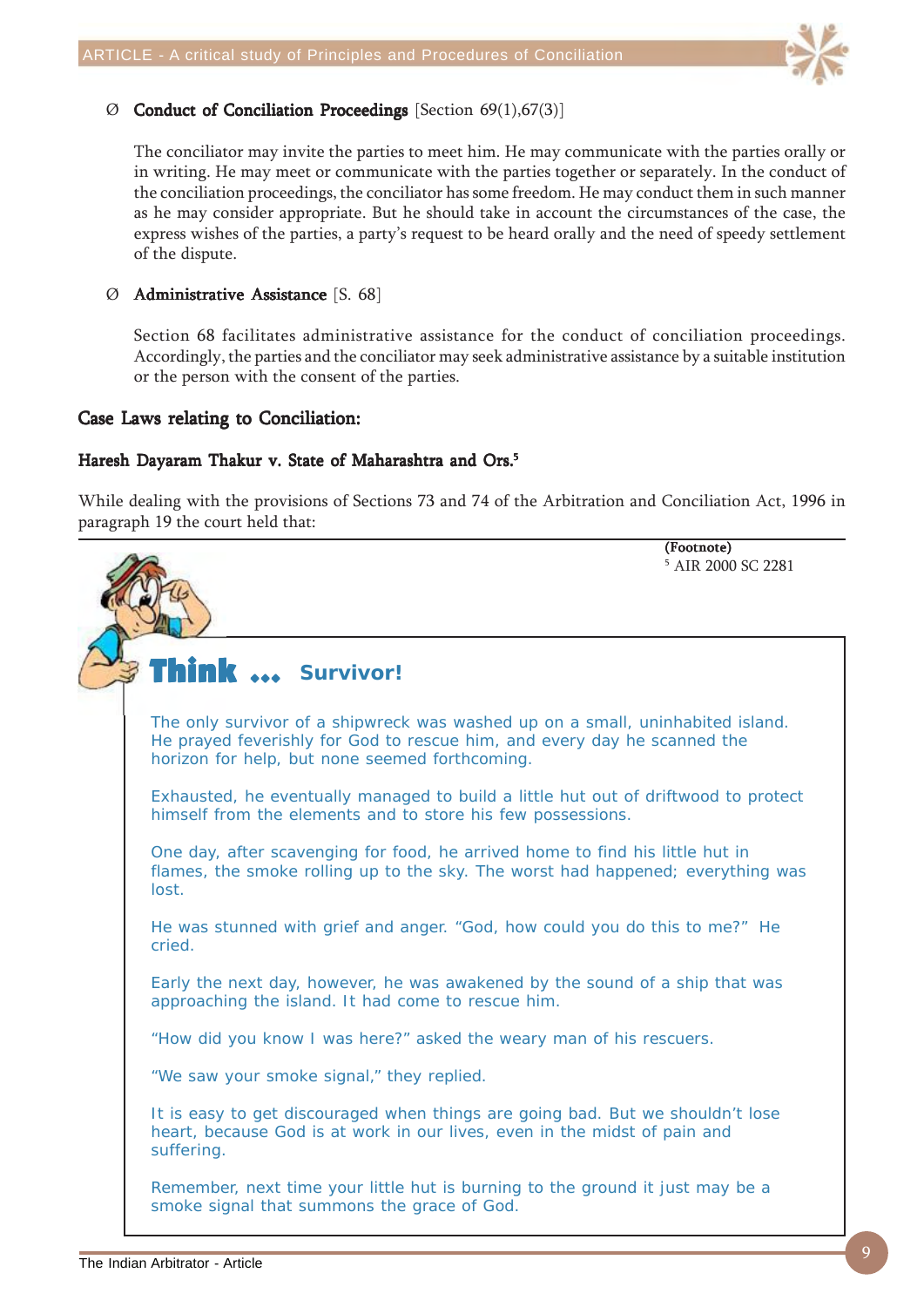

"From the statutory provisions noted above the position is manifest that a conciliator is a person who is to assist the parties to settle the disputes between them amicably. For this purpose the conciliator is vested with wide powers to decide the procedure to be followed by him untrammeled by the procedural law like the Code of Civil Procedure or the Indian Evidence Act, 1872. When the parties are able to resolve the dispute between them by mutual agreement and it appears to the conciliator that their exists an element of settlement which may be acceptable to the parties he is to proceed in accordance with the procedure laid down in Section 73, formulate the terms of a settlement and make it over to the parties for their observations; and the ultimate step to be taken by a conciliator is to draw up a settlement in the light of the observations made by the parties to the terms formulated by him. The settlement takes shape only when the parties draw up the settlement agreement or request the conciliator to prepare the same and affix their signatures to it. Under Sub-section (3) of Section 73 the settlement agreement signed by the parties is final and binding on the parties and persons claiming under them. It follows therefore that a successful conciliation proceedings comes to end only when the settlement agreement signed by the parties comes into existence. It is such an agreement which has the status and effect of legal sanctity of an arbitral award under Section 74".

#### Mysore Cements Ltd. v. Svedala Barmac Ltd 6

It was held that Section 73 of the Act speaks of Settlement Agreement. Sub-section (1) says that when it appears to the Conciliator that there exist elements of settlement which may be acceptable to the parties, he shall formulate the terms of a possible settlement and submit them to the parties for their observation. After receiving the observations of the parties, the Conciliator may reformulate the terms of a possible settlement in the light of such observations. In the present case, we do not find there any such formulation and reformulation by the Conciliator, under Sub- section (2), if the parties reach a settlement agreement of the dispute on the possible terms of settlement formulated, they may draw up and sign a written settlement agreement. As per Sub-section (3) when the parties sign the Settlement Agreement, it shall be final and binding on the parties and persons claiming under them respectively. Under Sub-section (4), the Conciliator shall authenticate the Settlement Agreement and furnish a copy thereof to each of the parties. From the undisputed facts and looking to the records, it is clear that all the requirements of Section 73 are not complied with.

#### Conclusion: Conclusion:

The process of Conciliation as an Alternative Dispute Resolution mechanism is advantageous to the parties in the sense that it is cost effective and expeditious, it is simple, fast and convenient than the lengthy litigation procedure and it eliminates any scope of bias and corruption. The parties who wish to settle their disputes can be provided with a great incentive by the process of conciliation. It is a better procedure to settle disputes, as in this process it is the parties who control the outcome and the role of the conciliator is to bring parties together and to make an atmosphere conducive for settlement. "Do conciliate whenever there are differences, and sooner it is done, the better".<sup>7</sup>

#### (Footnote)

6 AIR 2003 SC 3493

7 Hailshree Saksena and Sidhartha Mohapatra, "Understanding Conciliation", Lawz, Vol 10,2009 P 27.

(Author: Sujay Dixit is a student of law ( $6<sup>th</sup>$  semester) of NILU, Ahmedabad, India.)

### **Interested to start ADR Centre?**

Indian Institute of Arbitration & Mediation is looking for parties interested to start IIAM Chapters in various states and cities.

If you have a passion for dispute resolution and you are interested to start a Dispute Resolution Centre, please mail your details to: dir@arbitrationindia.com

**For details of IIAM activities visit www.arbitrationindia.org**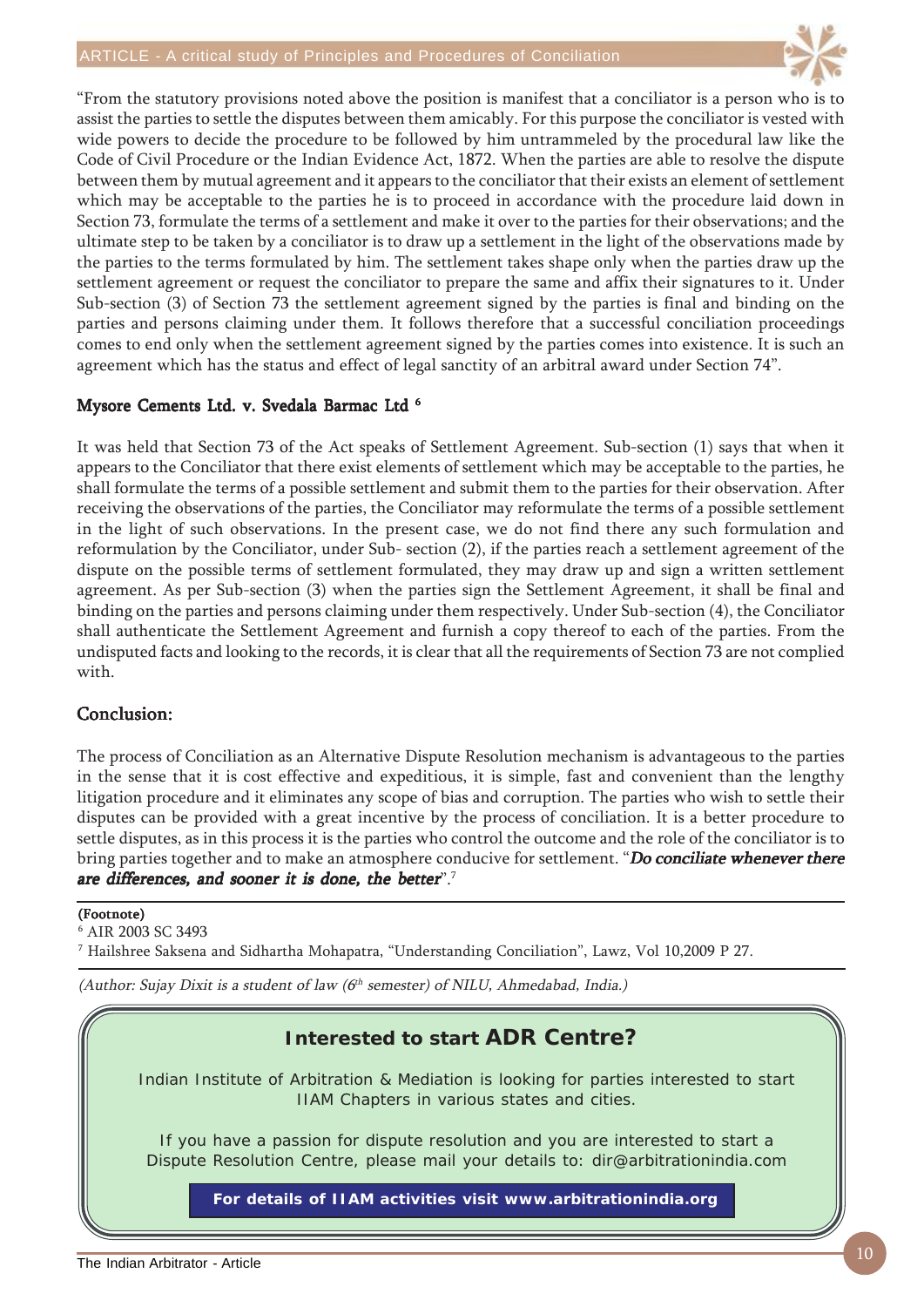

# IIAM admitted as Member of AMA

Indian Institute of Arbitration & Mediation was admitted as a Member of the Asian Mediation Association in the AGM held on 23<sup>rd</sup> February 2011 at Kuala Lumpur, Malaysia. The Ministry of Labour, Industrial Relations and Employment of Fiji was also admitted as an Associate Member of AMA.

The 2<sup>nd</sup> AMA Conference, titled "Rediscovering Mediation in the 21<sup>st</sup> Century" was held on 24<sup>th</sup> and 25<sup>th</sup> at Malaysia, where more than 480 delegates from across the globe participated. Chief Justice of Malaysia, Tun Zaki bin Tun Azmi inaugurated

the conference. Mr. Michael Leathes, Director of the International Mediation Institute (IMI) and Ms. Irena Vanenkova, Executive Director, IMI presented sessions about international accreditation of mediators and the emergence of mediation as an independent global profession by 2020. The AMA constituted a 3-member committee to prepare guidelines for certifying mediation courses and accrediting mediators in the AMA Member countries. The members of the Committee are Mr. Winston Siu of Hong Kong Mediation Centre, Mr. Anil Xavier of Indian Institute of Arbitration & Mediation and Mr. Loong Seng Onn of Singapore Mediation Centre.

### Legal workshop by Dubai Judicial Institute

The First Legal workshop in English was conducted by the Dubai Judicial Institute at Dubai on 7th and 8th of March 2011. The workshop titled "Introduction to Law" covered topics including DUBAI JUDICIAL INSTITUTE Contracts, Torts and Alternative Dispute Resolution. The tutors



included Mr. Mohammed Riaz, Sr. Solicitor, UK, Mr. Anil Xavier, President, Indian Institute of Arbitration and Mediation, Mr. Steve Gregory, Business Principal, Holborn Assets, UK, Mr. Musthafa Zafeer .O.V. and Mrs. Almana Zafeer, Sr. Lawyers, Dubai. Certificates for delegates were distributed by Dr. Jamal Al Sumaiti, DJI Director General.

### Onus of reconciliation on Courts

Putting the onus on the courts to find a possible solution to matrimonial discords, the High Court of Allahabad, India said that it is the pious duty of the court to put a check on unnecessary litigation between husband and wife. The bench, passing this order on a Public Interest Litigation concerning matrimonial disputes, directed the courts concerned and the police that if reconciliation is not possible, and the matter appears to be serious, or there is probability of recurrence of violence, only in those cases should the police take immediate steps for arresting the accused in pursuance of the FIR. The High Court also said that these are the matters, where arrests should not be effected immediately as that would take away the chance of reconciliation between the parties. The Court issued certain directions in this regard, asking the police and the concerned lower courts that when a complainant approaches with complaints about harassment, or violence against the wife by the husband and in-laws, except in the cases of extremely grave nature or serious violence and injuries and possibilities of repeated violence against the wife, the courts or the police should first make an effort to try and bring about reconciliation between the parties.